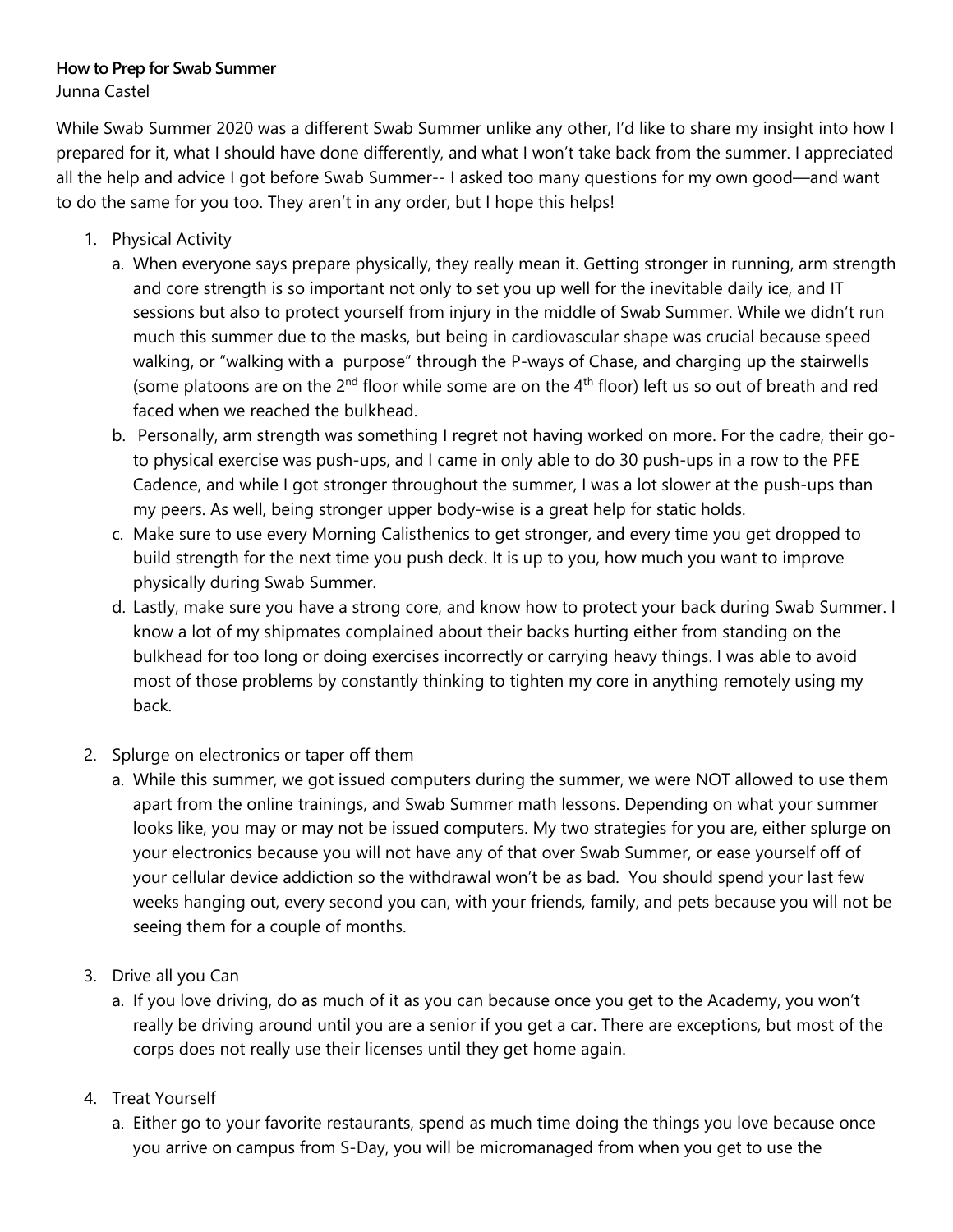bathroom to asking permission to adjust your cover (your cap). Swab Summer is designed to deprive you of certain things to create a mentally challenging training environment. On the other hand, you will have your newly christened shipmates ready to survive the summer TOGETHER.

- 5. Break in your tennis shoes before reporting in and bring 2 pairs of insoles.
	- a. Make sure that you have worn your shoes, run in them, worked out in them in the months leading up to Swab Summer. Also, if you have a low arch in your foot, like me, or find insoles to be more comfortable, put some in your tennis shoes, and bring at least one extra for the BoonDockers(black leather boots) that will be issued to you. This will help prevent rolling your ankle, back pain, blisters and shin splints.
- 6. Save all important documents and documents sent to the Academy either on your computer or in a folder. Make two copies of everything.
	- a. You send in a pre-S-Day package with all the required documents but before you send those make sure to make a copy of all of them to keep at home, and to bring with you on S-Day. I brought an extra copy of everything to S-Day just in case, and never used my copies but I have them with me. Also, if you are asked, do not forget to bring original documents with you.
- 7. Send your address to your family and all your friends.
	- a. Build your support network before you leave. Make sure to send all your friends and family your address and remind them to address you as "Swab (your name)." You will get a mailbox for yourself in Chase Hall, so be sure to give them the right address so your letters don't get lost.
	- b. Also, these letters are your lifeline. If you run out of something or find out you need something else, you can ask your parents for it. On the other hand, the letters are very delayed, so you may not get what you want in time and end up not needing it.
	- c. Template:

First Name Last Name US Coast Guard Academy Chase Hall Box #### New London CT 06320-8117

- 8. Prep your envelopes
	- a. You might write letters back, but don't count on writing too many back. In that case, prep an envelope to each friend you supplied your address to, and envelopes to your family. Do this before you get into Swab Summer because it will be much harder to get their addresses than if you had prepped them. Write your address in the top left corner and paste a stamp in the top right corner. Also bring stationary, notebook paper, pen or pencils to write with, extra stamps, and envelopes for yourself and for other people who might need it in your platoon.
- 9. For Females: Practice making your bun, and figure out what works best for you before you report in
	- a. My bun was "the worst bun I've ever seen" per the cadre, so do not be me and plan ahead. Either cut your hair short so that it won't brush the collar of your uniform or leave it long, so it makes a secure bun. Don't make the mistake of getting a middle length hair cut if you have thick hair or layers, like me, because my bun would always end up with flyaways and would fall out.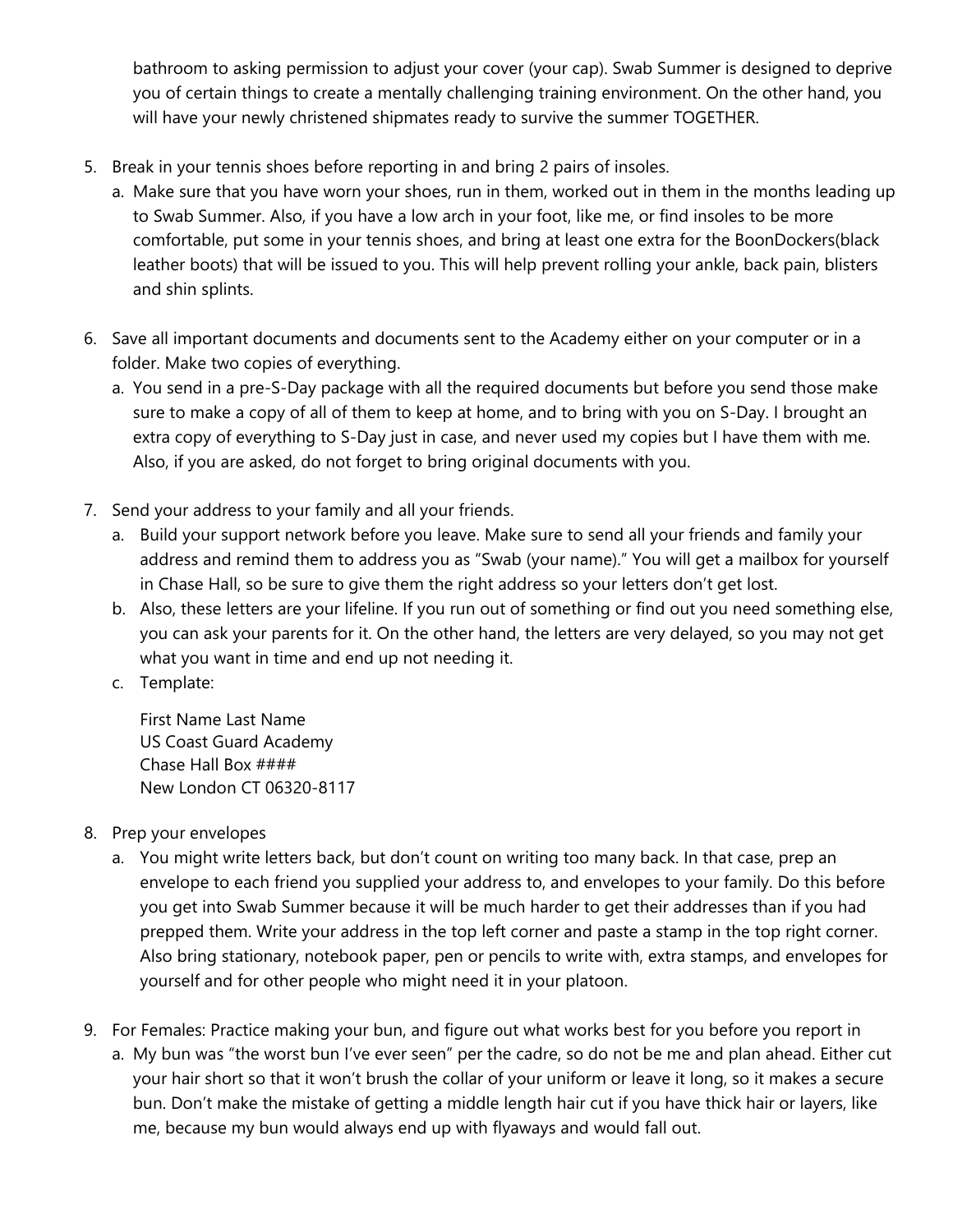- b. Consider your options: thick hair bands, or thin hairbands, bobby pins, hair gel, hairspray. There are so many ways to do your hair to keep it neat, but make sure you choose a method that is quick, efficient, and will last the entire day. You might end up with a "gel met," but if that keeps your flyaways down you got to what you need to do.
- c. While this differs from platoon to platoon, across the board, you will not be allowed to make a braided bun or use hairnets during the summer.
- 10. Make a list of all the things you need to do to keep everything straight
	- a. There are so many things that the Academy asks you to do before S-Day, so take advantage of the list they provide you with; double and triple check that you have covered everything.
- 11. Do not get hurt leading up to S-Day.
	- a. In some cases, an injury happens without warning. In most cases though, avoid situations that could put you into unnecessary harm, because you need to be in the best shape you can before S-Day.
- 12. Make sure your relatives and friends know about pduddy pictures Facebook page so they can watch you in action.
	- a. Mr. Duddy is the resident US Coast Guard Academy photographer, and he posts tons of pictures of Swab Summer on his Facebook page pduddy pictures. Send that page out to your friends and family so they can see what you have been up to.
- 13. Stay on your feet even when you are not working out.
	- a. One of the hardest parts of Swab Summer is not the working out but being exhausted from walking and standing all day. A cadet told me that it is like walking around all day at Disney: you haven't done any strenuous activity but just the fact that you have been moving all day leaves you drained, and your feet numb. I would recommend going on walks as often as you can, or when doing something that involves sitting try to do that standing so that way you get used to that feeling. Try it with the pairs of shoes you will be taking to Swab Summer too!
- 14. Acclimate yourself to warmer temperatures, and lack of air conditioning.
	- a. I'm from Texas so this might have been easier than it will be for some of you but try to simulate what it will be like being in an un-air-conditioned building.
- 15. Bringing things to Swab Summer
	- a. Make a list of everything they ask you to bring. It will be a long list, but I highly recommend it. You want to make sure you show up to S-Day with everything you need and not have to deal with the extra stress of forgetting something you really need, especially important documents.
	- b. For soaps, I would bring 2 in 1 shampoo and body wash (I used a baby soap brand) and conditioner in a separate bottle.
	- c. Do not bring extras or anything not on the list, at least on S-Day. It will make your bag heavier and your reporting -in day miserable. If there is stuff you want to bring like Tide sticks, cough drops, ask your parents to send them in with the first care package instead of in the bag you are bringing.
	- d. Logos on clothing are fine as long as they aren't super obvious.
	- e. Bring a sharpie with you so you can label EVERYTHING. Everyone gets issued the same stuff so to avoid losing something, write your name on it. I always wrote First Initial. Last Name.